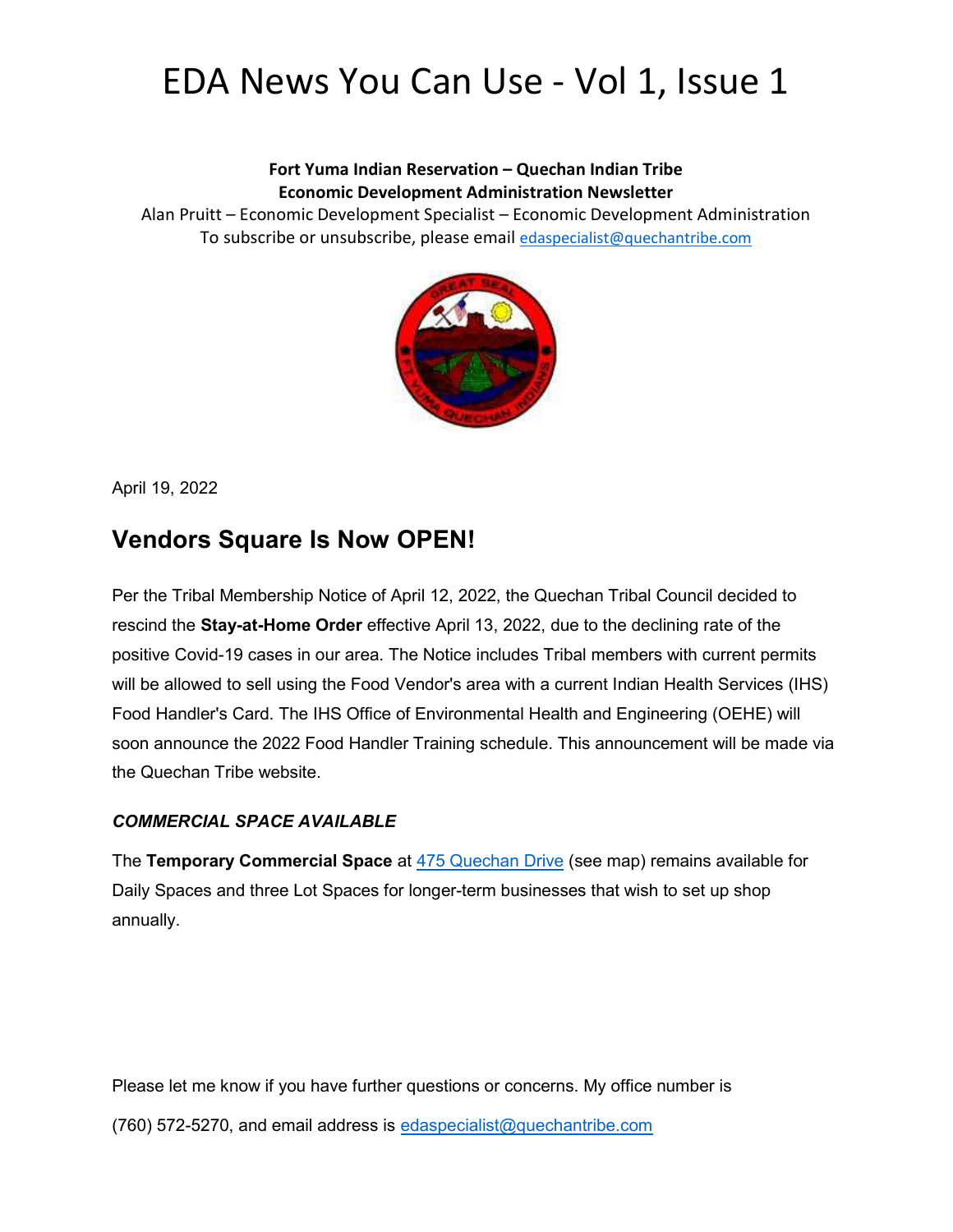# EDA News You Can Use - Vol 1, Issue 1

Please keep in mind that the following pertains to the (Temporary) Commercial Space only:

- Please visit the EDA Office at 604 Picacho Road (see map, Quechan Community Center), Suite 4, to reserve daily spaces using the "Daily Space Reservation Application" - BEFORE setting up any table and canopies; eligibility and availability must be determined.
- If you plan on reserving daily space on a Saturday, Sunday, or Holiday, please submit your application during the workweek, which is Monday through Friday, from 8:00 am to 5:00 pm. Please do not wait until Friday, or the day before a Holiday, after 12:00 pm noon.
- There are four table and canopy vendor spaces daily.
- Space reservations are first-come-first-serve basis.
- Space reservations are intended for Quechan Tribal members. This policy does not include longer-term lot space; those are for Tribal members' use only. However, if space is available, reservations can be made available to non-Tribal member vendors and non-Native vendors.
- \$10.00 per day, per space, per vendor. (this fee is currently waived!)
- Electrical outlets, a water faucet, high visible traffic, and parking are available.
- A Quechan Tribal Business Permit (apply online!) is required to reserve daily space.
- An Indian Health Service (IHS) Food Handler's Card is required for all food vendors.

EDA provides signage announcing "Food, Arts & Crafts" alerts passing traffic (e.g., Paradise Casino patrons). Please let EDA know of any of your concerns with the space.

#### FOOD HANDLER CERTIFICATE TRAINING – FREE!

Indian Health Services Office of Environmental Health and Engineering (OEHE) is responsible for conducting Food Handler training. The training is free to all who will operate food vendor businesses on the Reservations in California and Arizona and is valid for two years. Food Vendors can use the on-demand service at IHS.gov/foodhandler to register and take an online version at any time. When a 2022 Food Handler Training calendar is announced, we will inform all concerned. Please contact Zachary Hargis (OEHE) at (760) 572-4242.

Please let me know if you have further questions or concerns. My office number is

(760) 572-5270, and email address is edaspecialist@quechantribe.com